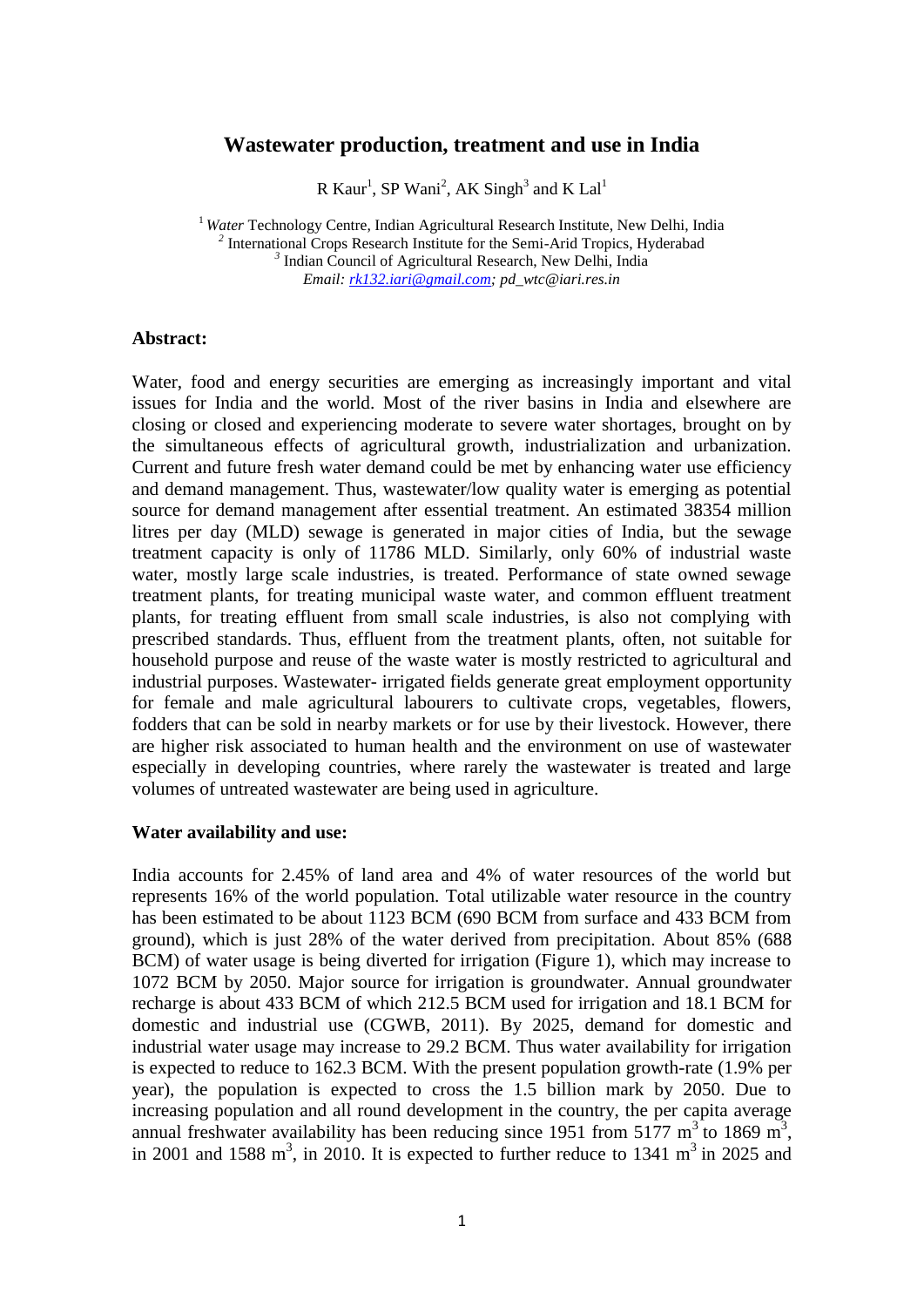$1140 \text{ m}^3$  in 2050. Hence, there is an urgent need for efficient water resource management through enhanced water use efficiency and waste water recycling.



**Figure 1:** Projected water demand by different sectors (CWC, 2010)

## **Wastewater production and treatment:**

With rapid expansion of cities and domestic water supply, quantity of gray/wastewater is increasing in the same proportion. As per CPHEEO estimates about 70-80% of total water supplied for domestic use gets generated as wastewater. The per capita wastewater generation by the class-I cities and class-II towns, representing 72% of urban population in India, has been estimated to be around 98 lpcd while that from the National Capital Territory-Delhi alone (discharging 3,663 mld of wastewaters, 61% of which is treated) is over 220 lpcd (CPCB, 1999). As per CPCB estimates, the total wastewater generation from Class I cities (498) and Class II (410) towns in the country is around 35,558 and 2,696 MLD respectively. While, the installed sewage treatment capacity is just 11,553 and 233 MLD, respectively (Figure 2) thereby leading to a gap of 26,468 MLD in sewage treatment capacity. Maharashtra, Delhi, Uttar Pradesh, West Bengal and Gujarat are the major contributors of wastewater (63%; CPCB, 2007a). Further, as per the UNESCO and WWAP (2006) estimates (Van-Rooijen *et al.*, 2008), the industrial water use productivity of India (IWP, in billion constant 1995 US\$ per  $m<sup>3</sup>$ ) is the lowest (i.e. just 3.42) and about  $1/30<sup>th</sup>$  of that for Japan and Republic of Korea. It is projected that by 2050, about 48.2 BCM (132 billion litres per day) of wastewaters (with a potential to meet 4.5% of the total irrigation water demand) would be generated thereby further widening this gap (Bhardwaj, 2005). Thus, overall analysis of water resources indicates that in coming years, there will be a twin edged problem to deal with reduced fresh water availability and increased wastewater generation due to increased population and industrialization.

In India, there are 234-Sewage Water Treatment plants (STPs). Most of these were developed under various river action plans (from 1978-79 onwards) and are located in (just 5% of) cities/ towns along the banks of major rivers (CPCB, 2005a). In class-I cities, oxidation pond or Activated sludge process is the most commonly employed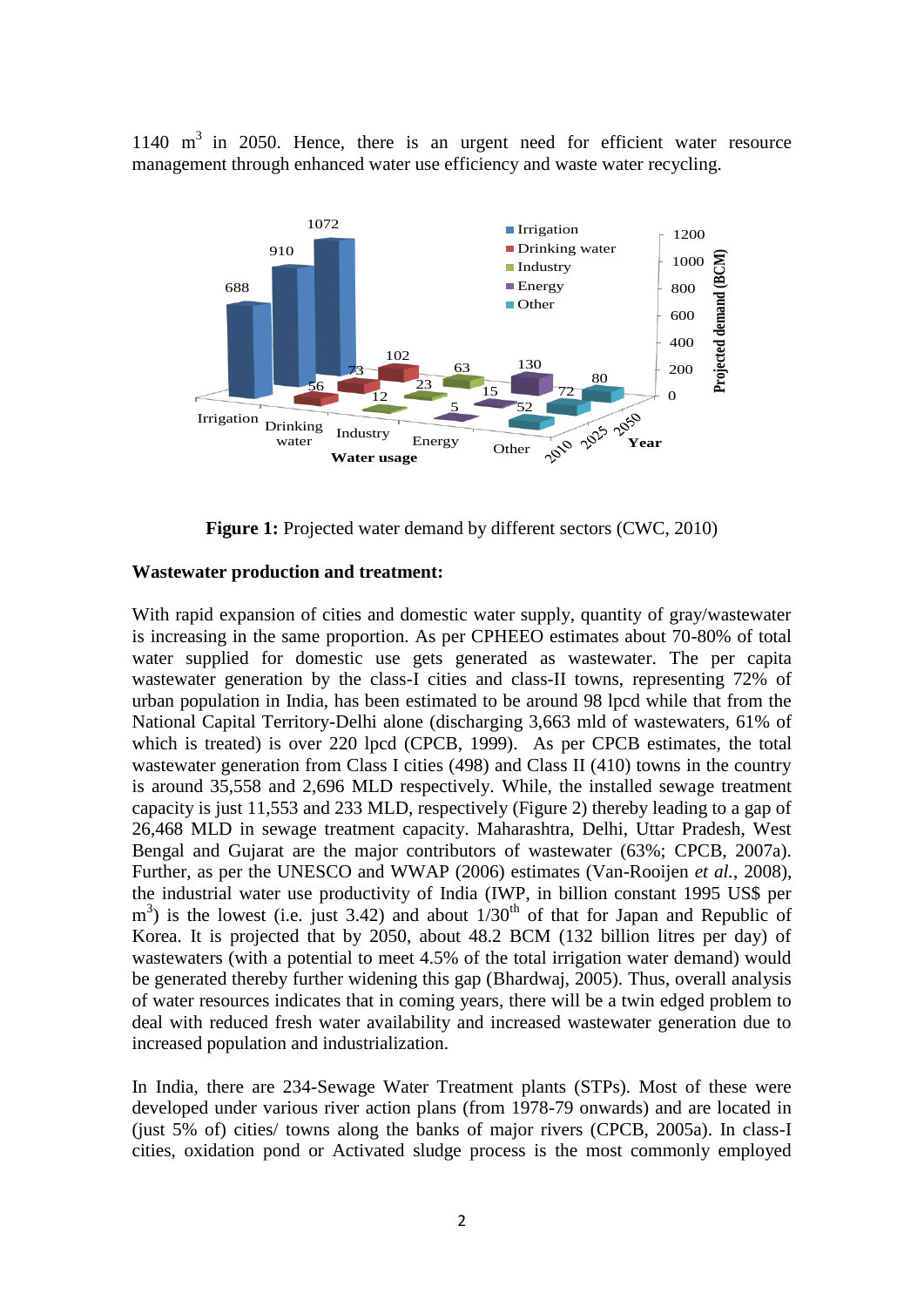technology, covering 59.5% of total installed capacity. This is followed by Up-flow Anaerobic Sludge Blanket technology, covering 26% of total installed capacity. Series of Waste Stabilization Ponds technology is also employed in 28% of the plants, though its combined capacity is only 5.6%. A recent World Bank Report (Shuval *et al.* 1986) came out strongly in favour of stabilization ponds as the most suitable wastewater treatment system in developing countries, where land is often available at reasonable opportunity cost and skilled labour is in short supply.



**Figure 2:** Sewage generation and treatment capacity in 498 Class I cities and 410 class II towns in India. (CPCB, 2009)

Apart from domestic sewage, about 13468 MLD of wastewater is generated by industries of which only 60% is treated. In case of small scale industries that may not afford cost of waste water treatment plant, Common Effluent Treatment Plants (CETP) has been set-up for cluster of small scale industries (CPCB, 2005b). The treatment methods adapted in these plants are dissolved air floatation, dual media filter, activated carbon filter, sand filtration and tank stabilization, flash mixer, clariflocculator, secondary clarifiers and Sludge drying beds, etc. Coarse material and settable solids are removed during primary treatments by screening, grit removal and sedimentation. Treated industrial waste water from CETPs mixed disposed in rivers. For example, 10 CETPs from Delhi with capacity of 133 MLD dispose their effluent in Yamuna River.

The conventional wastewater treatment processes are expensive and require complex operations and maintenance. It is estimated that the total cost for establishing treatment system for the entire domestic wastewater is around Rs. 7,560 crores (CPCB, 2005a), which is about 10 times the amount which the Indian government plans to spend (Kumar, 2003). Table 1 illustrates the economics of different levels of treatments through conventional measures (CPCB, 2007b). The sludge removal, treatment and handling have been observed to be the most neglected areas in the operation of the sewage treatment plants (STPs) in India. Due to improper design, poor maintenance, frequent electricity break downs and lack of technical man power, the facilities constructed to treat wastewater do not function properly and remain closed most of the time (CPCB, 2007b). Utilization of biogas generated from UASB reactors or sludge digesters is also not adequate in most of the cases. In some cases the gas generated is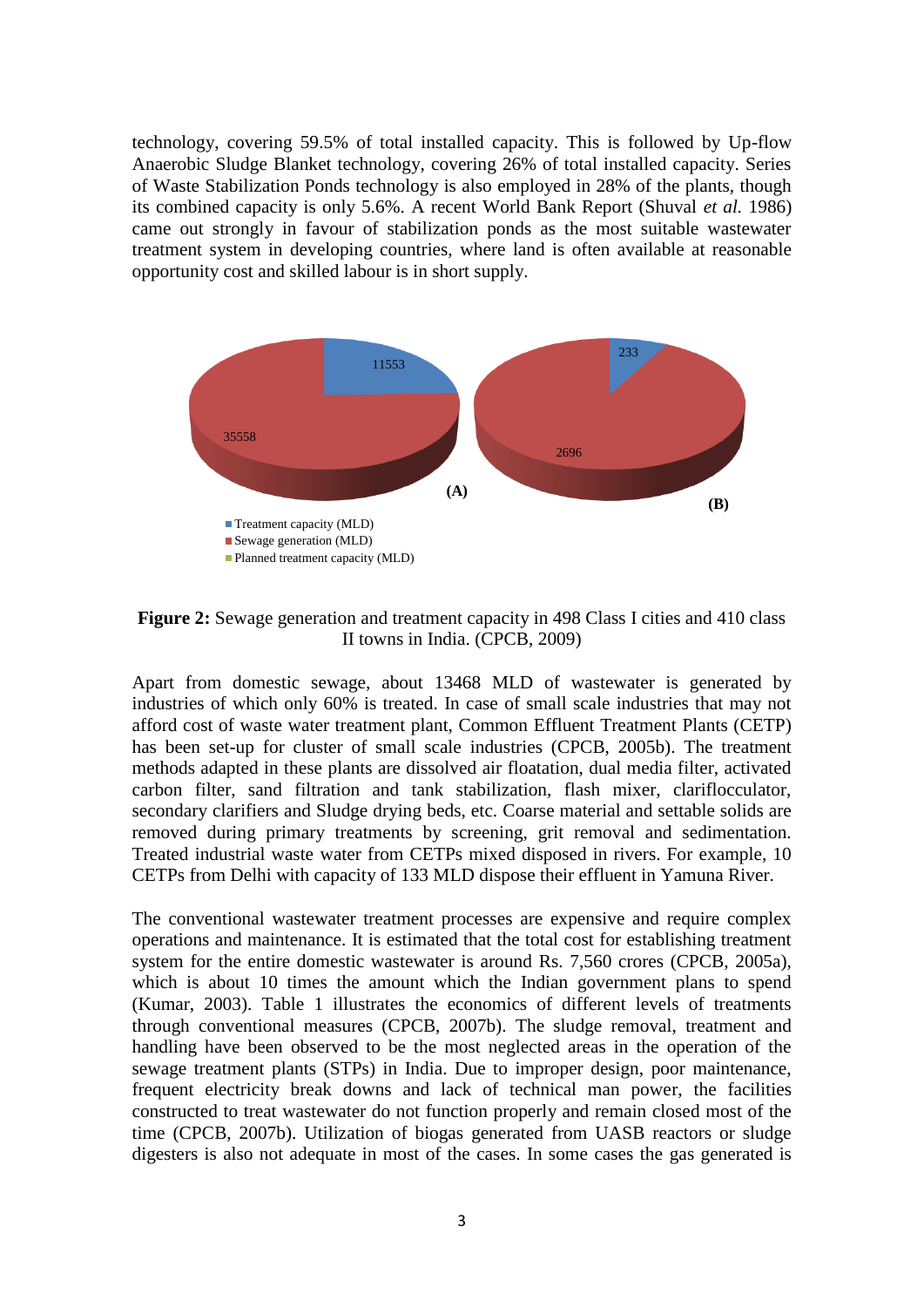being flared and not being utilized. One of the major problems with waste water treatment methods is that none of the available technologies has a direct economic return. Due to no economic return, local authorities are generally not interested in taking up waste water treatment. A performance evaluation of STPs carried out by CPCB in selected cities has indicated that out of 92 STPs studied, 26 STPs had not met prescribed standards in respect to BOD thereby making these waters unsuitable for household purpose. As a result, though the waste water treatment capacity in the country has increased by about 2.5 times since 1978-79 yet hardly 10% of the sewage generated is treated effectively, while the rest finds its way into the natural ecosystems and is responsible for large-scale pollution of rivers and ground waters (Trivedy and Nakate, 2001).

| <b>Particulars</b>                                            | <b>Primary</b><br>treatment<br>system | $Primary +$<br>ultra<br>filtration<br>system | $Primary +$<br>ultra filtration<br>$system +$<br>reverse<br>osmosis |
|---------------------------------------------------------------|---------------------------------------|----------------------------------------------|---------------------------------------------------------------------|
| Capital cost (Rs lakhs)                                       | 30.0                                  | 90.64                                        | 145                                                                 |
| Annualized capital cost (@15% p.a.<br>interest & depreciation | 5.79                                  | 18.06                                        | 29.69                                                               |
| Operation and maintenance cost<br>(lakhs/annum)               | 5.88                                  | 7.04                                         | 12.63                                                               |
| Annual burden (Annualized cost +O&M<br>cost) Rs. Lakhs        | 11.85                                 | 27.1                                         | 42.5                                                                |
| Treatment cost Rs./kl (Without interest)<br>and depreciation) | 34.08                                 | 52.40                                        | 73.22                                                               |

**Table 1**: Economics of different levels of treatments through conventional measures

# **Wastewater use/ disposal:**

Insufficient capacity of waste water treatment and increasing sewage generation pose big question of disposal of waste water. As a result, at present, significant portion of waste water being bypassed in STPs and sold to the nearby farmers on charge basis by the Water and Sewerage Board or most of the untreated waste water end up into river basins and indirectly used for irrigation. In areas like Vadodara, Gujarat, which lack alternative sources of water, one of the most lucrative income-generating activities for the lower social strata is the sale of wastewater and renting pumps to lift it (Bhamoriya, 2004). It has been reported that irrigation with sewage or sewage mixed with industrial effluents results in saving of 25 to 50 per cent of N and P fertilizer and leads to 15-27 % higher crop productivity, over the normal waters (Anonymous, 2004). It is estimated that in India about 73,000 ha of (Strauss and Blumenthal, 1990) per-urban agriculture is subject to wastewater irrigation. In peri-urban areas, farmers usually adopt year round, intensive vegetable production systems (300-400% cropping intensity) or other perishable commodity like fodder and earn up to 4 times more from a unit land area compared to freshwater (Minhas and Samra, 2004). Major crops being irrigated with waste water are: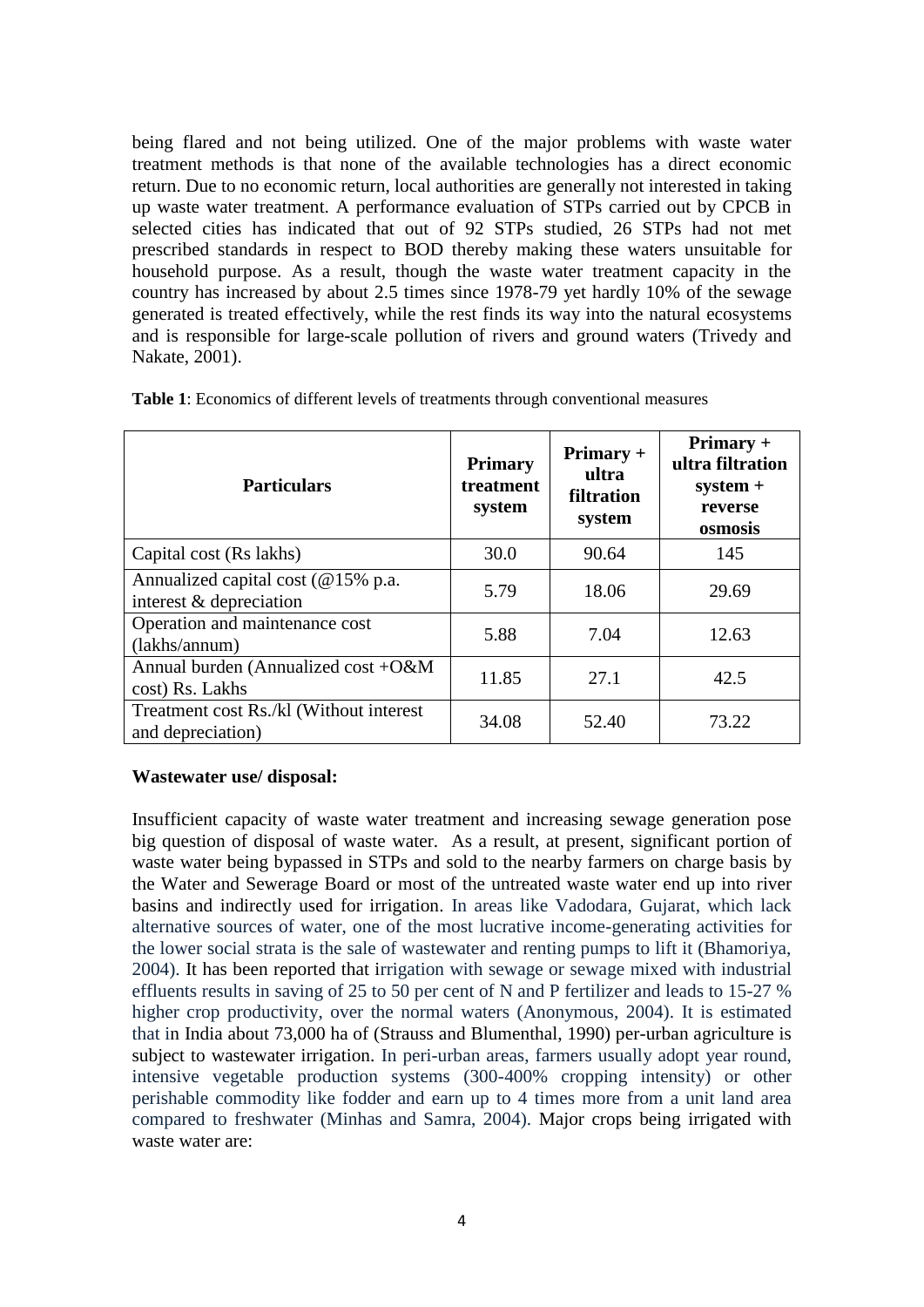- Cereals: Along 10 km stretch of the Musi River (Hyderabad, Andhra Pradesh) where wastewater from Hyderabad is disposed-off, 2100 ha land is irrigated with waste water to cultivate paddy. Wheat is irrigated with waste water in Ahmedabad and Kanpur.
- Vegetables: In New Delhi, various vegetables are cultivated on 1700 ha land irrigated with wastewater in area around Keshopur and Okhla STPs. Vegetables like Cucurbits, eggplant, okra, and coriander in the summers; Spinach, mustard, cauliflower, and cabbage in the winters are grown at these place. In Hyderabad, vegetables are grown in Musi river basin all year round which includes spinach, amaranths, mint, coriander, etc.
- Flowers: Farmers in Kanpur grow roses and marigold with wastewater. In Hyderabad, the farmers cultivating Jasmine through wastewater.
- Avenue trees and parks: In Hyderabad, secondary treated wastewater is used to irrigate public parks and avenue trees.
- Fodder crops: In Hyderabad, along the Musi River about 10,000 ha of land is irrigated with wastewater to cultivate paragrass, a kind of fodder grass.
- Aquaculture: The East Kolkata sewage fisheries are the largest single wastewater use system in aquaculture in the world.
- Agroforestry: In the villages near Hubli-Dharwad in Karnataka, plantation trees viz., sapota, guava, coconut, mango, arecanut, teak, neem, banana, ramphal, curry leaf, pomegranate, lemon, galimara, mulberry, etc. are irrigated with waste water.

Wastewater- irrigated fields generate great employment opportunity for female and male agricultural laborers to cultivate crops, vegetables, flowers, fodders that can be sold in nearby markets or for use by their livestock. In downstream rural areas of Vadodara in Gujarat, wastewater supports annual agricultural production worth Rs. 266 million. It has been estimated that in India sewage waters can annually irrigate about 1 Mha (Sengupta, 2008) to 1.5 M-ha of land area and have a potential to contribute about one million tonnes of nutrients and 130 million man-days of employment (Minhas and Samra, 2004). However, there are a number of limitations *w.r.t.* waste water treatment and reuse in agriculture, such as the production of waste water when the crops do not require irrigation water, the location of the plants compared to the land requiring irrigation, the match between the waste water fertilizer content and the crop requirements, the risk of over-application, vigorous incidence of weeds and insect pests due to, in general, low uses of pesticides in agro-forestry systems and early dropping and softening of fruits, etc. Intensive land application has indeed shown accumulation of salts in the soil, odour problems, salt and colour leaching affecting groundwater and downstream water quality, etc. (Satyawali and Balakrishnan, 2008).

# **Policies and institutional set-up for wastewater management:**

Presently there are no separate regulations/ guidelines for safe handling, transport and disposal of wastewater in the country. The existing policies for regulating wastewater management are based on certain environmental laws and certain policies and legal provisions viz. Constitutional Provisions on sanitation and water pollution; National Environment Policy, 2006; National Sanitation Policy, 2008; Hazardous waste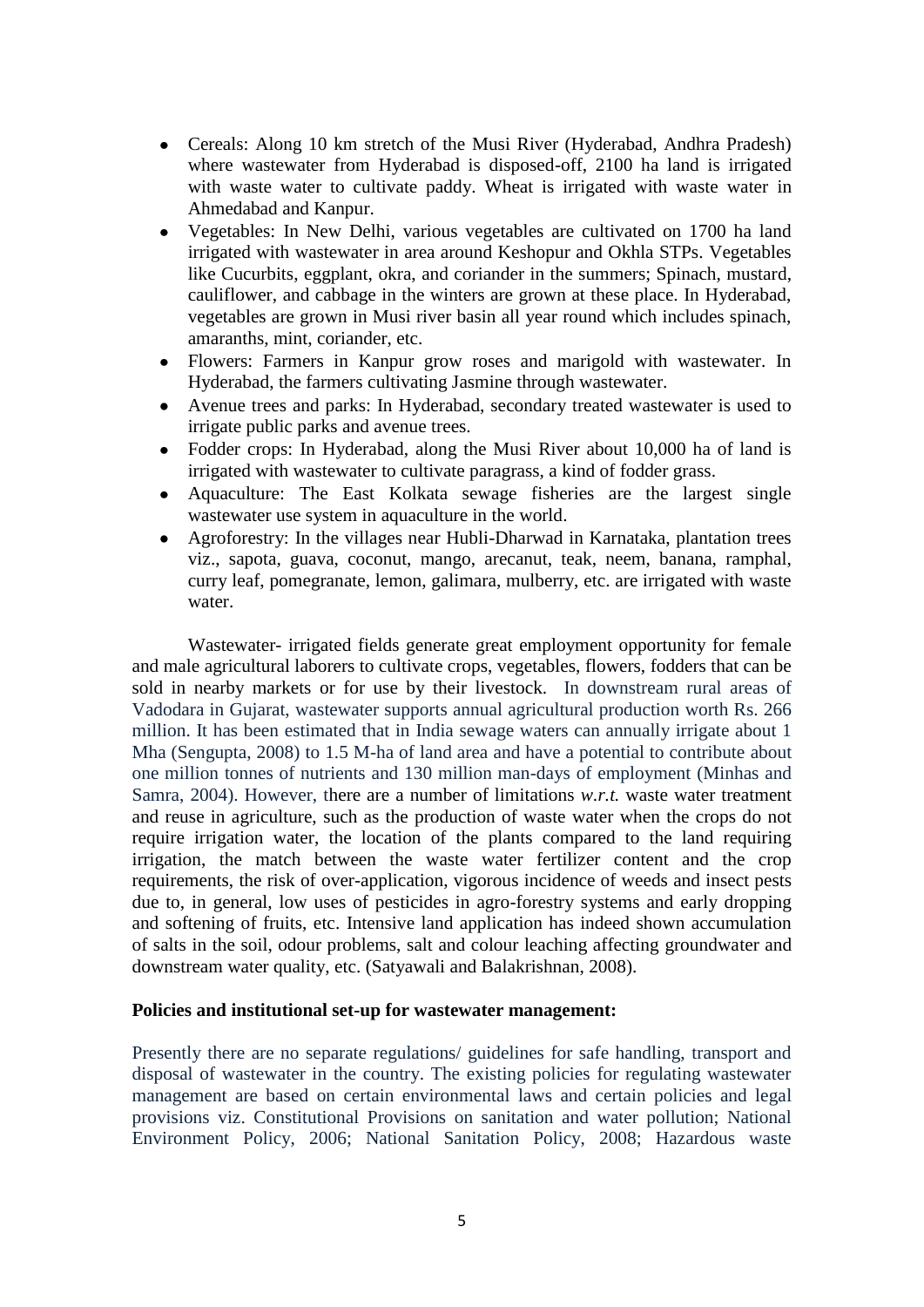(Management and Handling) Rules, 1989; Municipalities Act; District Municipalities Act etc..

Creation of sewerage infrastructure for sewage disposal is responsibility of State governments/urban local bodies, though their efforts are supplemented through central schemes, such as National River Conservation Plan, National Lake Conservation Plan, Jawaharlal Nehru National Urban Renewal Mission, and Urban Infrastructure Scheme for Small and Medium Towns (MoEF, 2012). However, operation and maintenance of sewerage infrastructure including treatment plants are responsibilities of State governments/urban local bodies and their agencies. As per Water Act 1974, State Pollution Control Boards possesses statutory power to take action against any defaulting agency. Water Act 1974 also emphasizes utilization of treated sewage in irrigation, but this issue has been ignored by the State Governments.

Ministry of Environment and Forests (MoEF), Govt. of India initiated a technical and financial support scheme to promote common facilities for treatment of effluents generated from SSI units located in clusters. Under the Common Effluent Treatment Plant (CETP) financial assistance scheme, 50% subsidy on project capital cost - 25% share each of Central and State Governments - was provided. As a result, 88 CETPs having total capacity of 560 MLD have been set up throughout India covering more than 10,000 polluting industries (CPCB, 2005b).

In addition to setting up treatment plants, Central Government, State Government and the Board have given fiscal incentives to industries/investors to encourage them to invest in pollution control. Incentives/ concessions available to them are:

- Depreciation allowance at a higher rate is allowed on devices and systems installed for minimising pollution or for conservation of natural resources.
- Investment allowance at a higher rate is allowed for systems and devices listed under depreciation allowance.
- To reduce pollution and to decongest cities, industries are encouraged to shift from urban areas. Capital gains arising from transfer of buildings or lands used for the business are exempted from tax if these are used for acquiring lands or constructing building for the purpose of shifting business to a new place.
- Reduction in central excise duty for procuring the pollution control equipments.
- Subsidies to industries subject for installation pollution control devices.
- Rebate on cess due on water consumed by industries, if the industry successfully commissions an effluent treatment plant and so long as it functions effectively.
- Distribution of awards to industries based on their pollution control activities.  $\bullet$
- Amount paid by a tax payer, to any association or institution implementing programmes for conservation of natural resources, is allowed to be deducted while computing income tax.
- Customs duty exemption is granted by the Central Government for items imported to improve safety and pollution control in chemical industries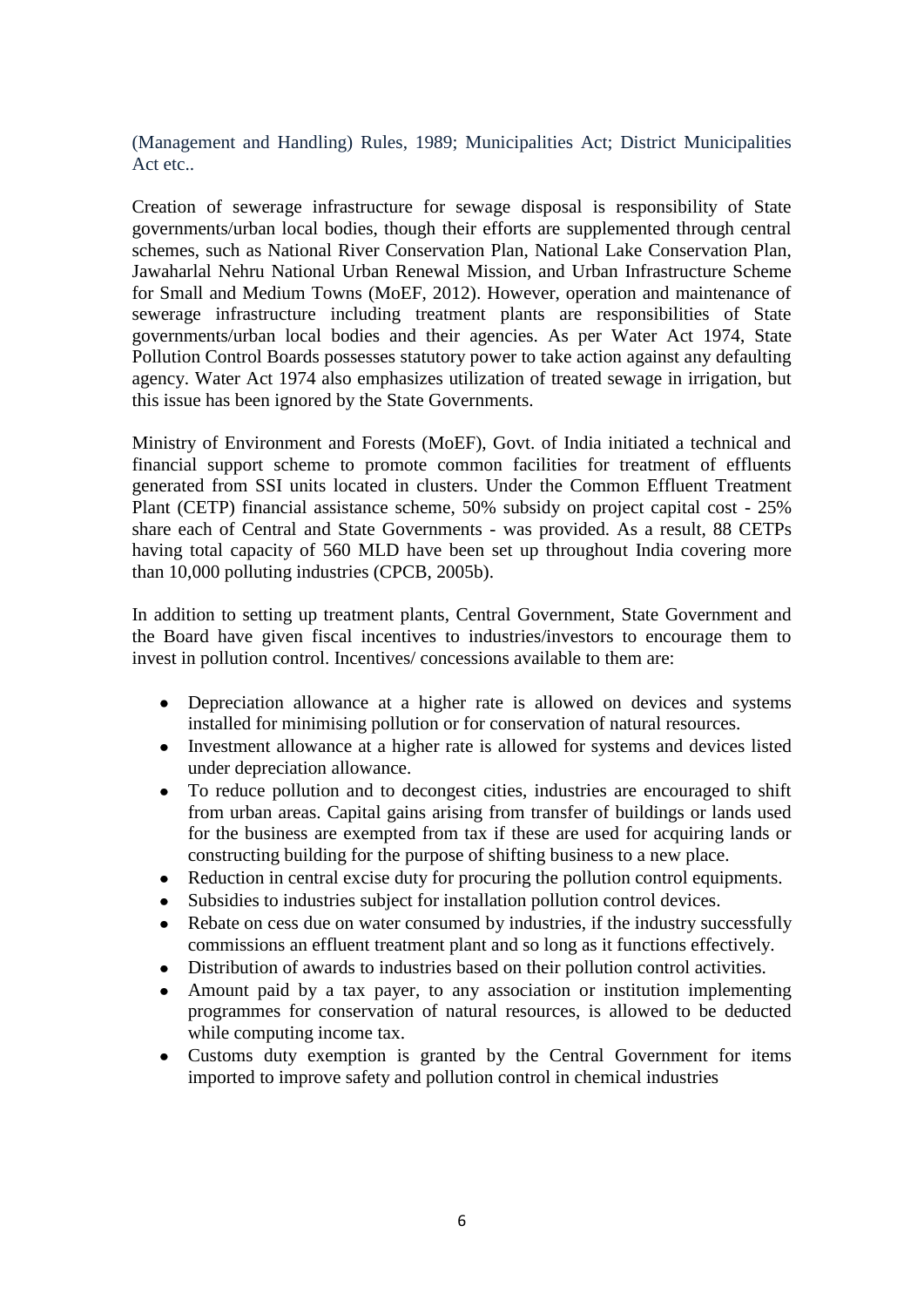### **Research/practice on different aspects of wastewater:**

#### Wastewater treatment systems

#### *Bio-refineries wastewater treatment*

Bio-refineries for the production of fuel ethanol produce large volumes of highly polluted effluents. Anaerobic digestion is usually applied as a first treatment step for such highly loaded wastewaters. At present, the anaerobic biological treatment of biorefinery effluents is widely applied as an effective step in removing 90% of the Chemical Oxygen Demand (COD) in the effluent stream. During this stage, 80–90% BOD removal takes place and biochemical energy recovered is 85–90% as biogas (Pant and Adholeya, 2007; Satyawali and Balakrishnan, 2008). To reduce the BOD to acceptable standards, the effluent from an anaerobic digestion step requires further aerobic treatment. However, biological treatment processes alone are not sufficient to meet tightening environmental regulations (Pant and Adholeya, 2007).A proper choice of tertiary treatment can further reduce color and residual COD.

Yet another approach is to use algae. The advantage of wastewater treatment using algae is that one can reduce the organic and inorganic loads, increase dissolved oxygen levels, mitigate  $CO<sub>2</sub>$  pollution and generate valuable biomass by sequential use of heterotrophic and autotrophic algal species and the generated biomass can be an excellent source of 'organic' fertilizers. As documented in studies on eutrophication, algae are known to thrive under very high concentrations of inorganic nitrates and phosphates that are otherwise toxic to other organisms. This particular aspect of algae can help remediate highly polluted wastewaters.

#### *Municipal wastewater treatment using constructed wetlands*

Constructed wetlands (CWs) are a viable treatment alternative for municipal wastewater, and numerous studies on their performance in municipal water treatment have been conducted. A good design constructed wetland should be able to maintain the wetland hydraulics, namely the hydraulic loading rates (HLR) and the hydraulic retention time (HRT), as it affects the treatment performance of a wetland (Kadlec and Wallace, 2009). Indian experience with constructed wetland systems is mostly on an experimental scale, treating different kinds of wastewater (Juwarkar et al., 1995; Billore et al., 1999, 2001, 2002; Jayakumar and Dandigi, 2002). One of the major constraints to field-scale constructed wetland systems in developing countries like India is the requirement of a relatively large land area that is not readily available. Subsurface (horizontal/ vertical) flow systems, generally associated with about a 100 times smaller size range and 3 times smaller HRTs (generally 2.9 days) than the surface flow systems (with about 9.3 days HRT, Kadlec, 2009), are therefore being considered to be the more suitable options for the developing countries. Shorter HRTs generally translate into smaller land requirement. Batch flow systems, with decreased detention time, have been reported to be associated with lower treatment area and higher pollutant removal efficiency (Kaur et al., 2012a, b). Thus, batch-fed vertical sub-surface flow wetlands seem to have an implication for better acceptability under Indian conditions.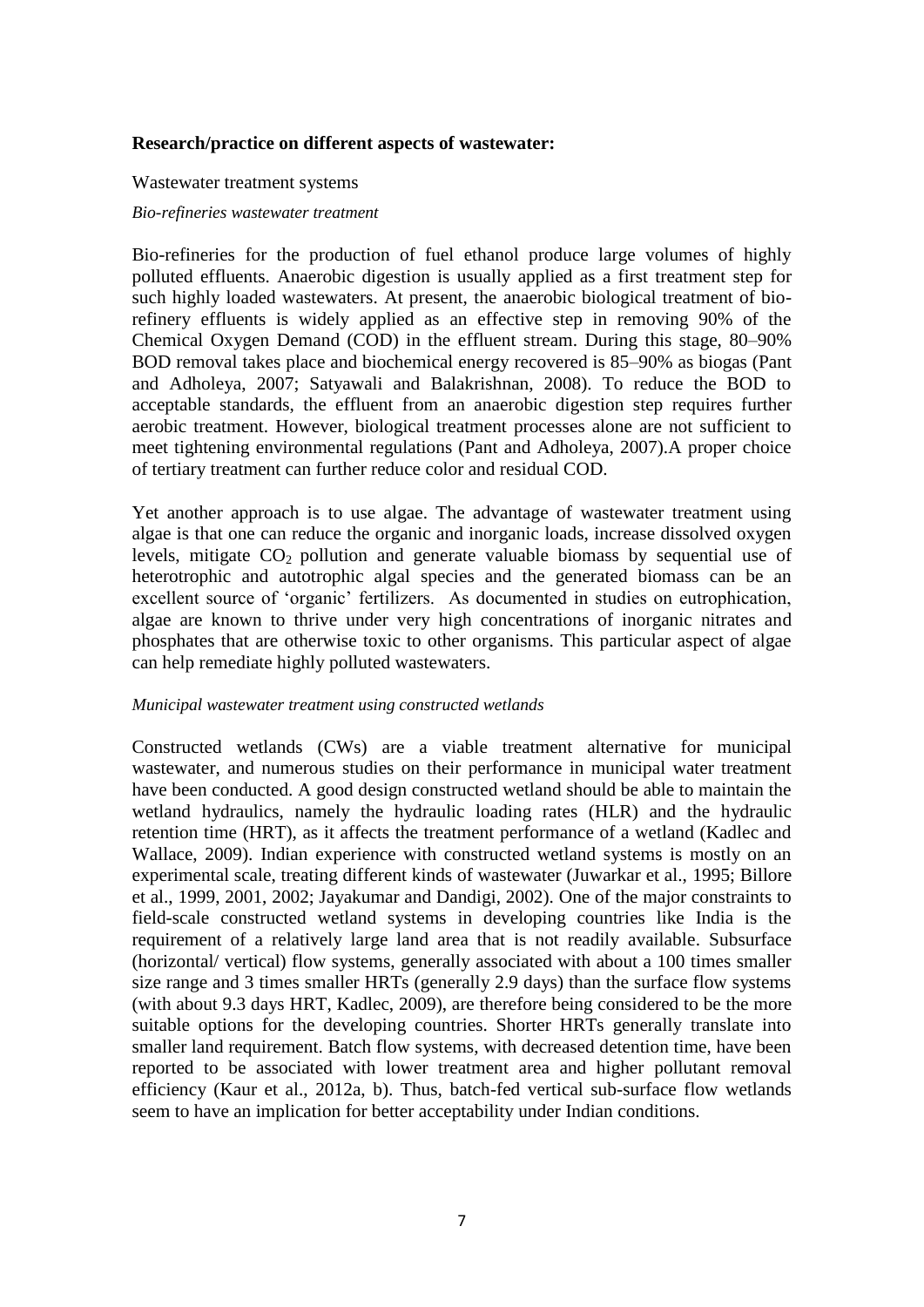# Wastewater application methods

Farm workers and their families practicing furrow or flood waste water irrigation techniques are at the highest risk. Spray/sprinkler irrigation leads to the highest potential deposit of the salts, pathogens and other pollutants on the crop surfaces and affects nearby communities. Drip irrigation is the safest irrigation method but suffers from clogging of the emitters, depending on the wastewater total suspended solid concentrations. Use of appropriate filters such as gravel, screen and disk filters in combination with drip systems has been observed to tremendously reduce the clogging and coliform incidence (Tripathi *et al.*, 2011).

## Post-harvest interventions

Post-harvest interventions are an important component for health-risk reduction of wastewater-irrigated crops and are of particular importance to address possible on-farm pre-contamination, and also contamination that may occur after the crops leave the farm. The health hazards could be markedly lowered with adoption of some of the low cost practices such as repeated washings, exposure of the produce to sunlight and raising the crops on beds, removing the two outmost leaves of cabbage and also, cutting above some height from ground level (0.10 m; Minhas *et al*., 2006).

## **Status and need for the knowledge and skills on the safe use of wastewater**

Wastewater is more saline due to dissolved solids originating in urban areas, and concentrated further through high evaporation in arid and tropical climates. Heavy use of wastewater in agriculture may cause salinity problem and can decline the land productivity. Excessive industrial release to the environment can lead to a buildup of toxic pollutants, which can in turn encourage the overgrowth of weeds, algae, and cyanobacteria and deteriorate groundwater and downstream water quality.

Types of crops that farmers can raise are affected by the wastewater quality and the prevailing climatic conditions. In arid and semiarid regions, high evaporation rates cause wastewater to be more saline and thus calls for the cultivation of salt tolerant crops and varieties. As many fodder crops are salt tolerant therefore use of wastewater for fodder production in urban and peri-urban areas, particularly having urban demand for dairy products, may be encouraged. However, the health of the livestock fed on the wastewater irrigated fodder may be seriously impaired (as currently in Hyderabad) and the quality of milk may be affected with the consequent transference of the danger to the humans.

Wastewater is also a rich source of plant nutrients, therefore soils irrigated with wastewater are enriched in nutrients. Hence, doses of fertilizers to be applied should be adjusted according to the nutrient contents in wastewater, amount of wastewater to be applied and crop nutrient requirement. Soil testing should also be carried on regular basis to check imbalanced nutrition or soil sickness.

Stopping irrigation 1–2 weeks before harvest can effectively reduce crop contamination. However, this is difficult to implement because many vegetables (especially leafy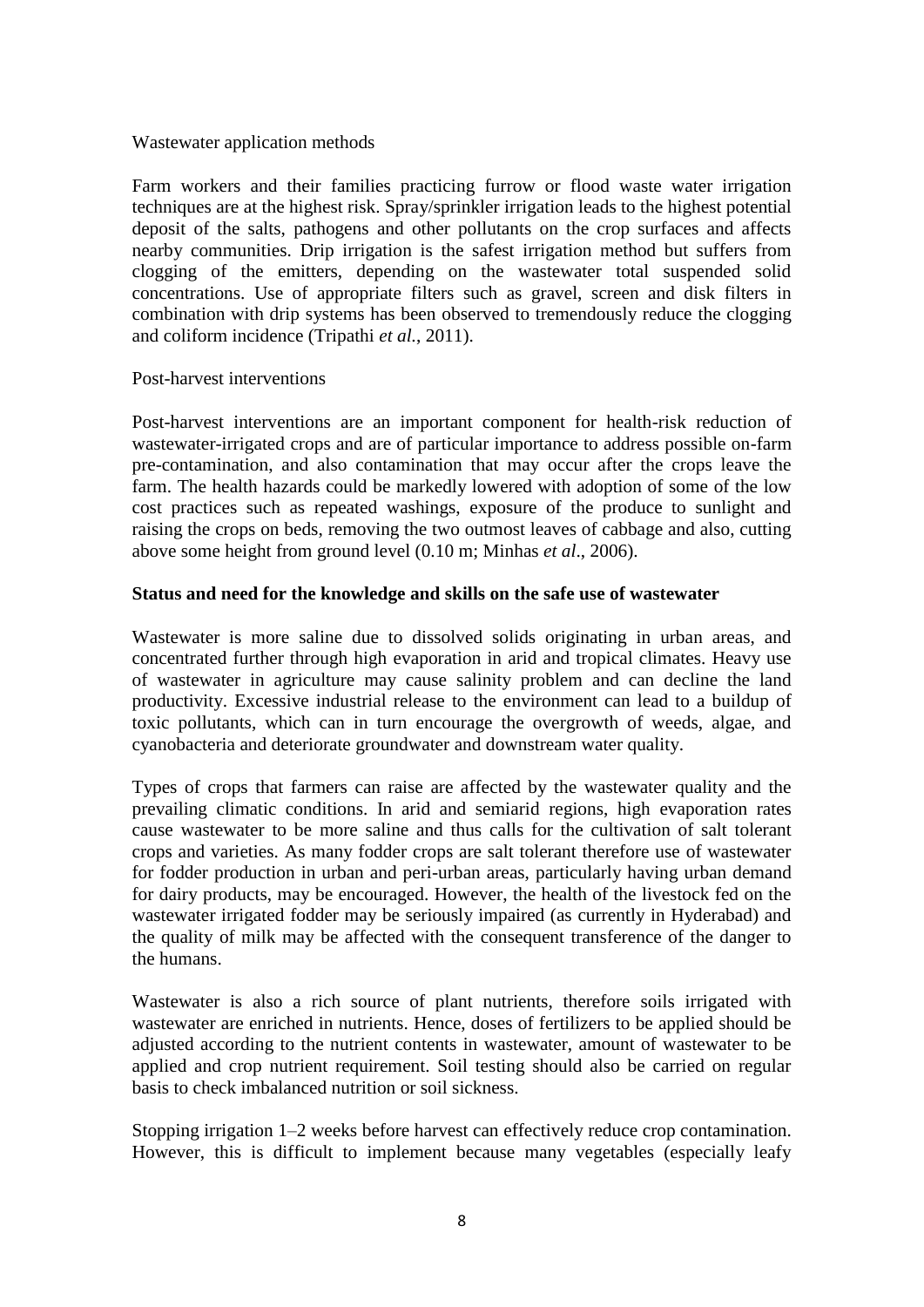vegetables) need watering up to the point of harvest to increase their market value. This technique may be possible for some fodder crops that do not have to be harvested at the peak of their freshness.

Under the situations where land has already been contaminated and food crops are not permitted; alternate land uses like establishment of manmade forests with high economic value and having high rate transpiring trees like sisal, mahogany, Eucalyptus, poplar, bamboo, neem (*Azadirachta indica*), shisham (*Dalbergia sissoo*) etc. for nonedible products like fuel and timber and developing green belts around the cities can be another approach to overcome health hazards. Under such systems, the quality of groundwater has been observed to be not affected by effluent applications and the heavy metals in soil have also been observed to be low. Biochemical oxygen demand removal efficiency of tree plantations has also been observed to be 80.0 to 94.3% (Thawale *et al*., 2006). Hence, based on varying water demand in different seasons, area to be brought under high rate transpiration systems may be evolved.

Crops vary in terms of tolerance to heavy metal concentration in soil. They also differ in terms of metal affinities and accumulation of assimilated heavy metals in different plant parts. Thus crops should be selected in such a way that they can tolerate the given toxic constituents of wastewater and accumulate in plant part which is of least importance or not consumed.

Depending upon the quantity and quality of the wastewater available for use, appropriate combination of wood trees, fruit trees, fodder, industrial crops and cereals should be formulated. Wastewater use in public park, golf course, green belts and tree plantation should be promoted.

Farmers should be encouraged to adopt modern methods of irrigation like drip. Combinations of emitter size, placements and filtration units need to be found for wastewater of different qualities for its better management.

Efficient strains of microbes for wastewater remediation should be searched out and applied at field scale.

Increased funding may be provided for research to design efficient, cost-effective, and sustainable natural wastewater treatment systems that conserve nutrients while effectively removing pathogens and other pollutants.

Similarly more research needs to be conducted to find remunerative crops with nonedible economic part to avoid food chain contamination and better phyto-remediation of polluted sites.

Socio-economic characteristics as caste, class, ethnicity, gender and land tenure influence the type of wastewater-dependent livelihood activities. Thus research needs to be participatory, and account for farmers' concerns, perceptions, and practices, if the research results are to be implemented in a sustainable fashion. Both socio-economic and bio-chemo-physical data must be collected through field surveys, water, soil and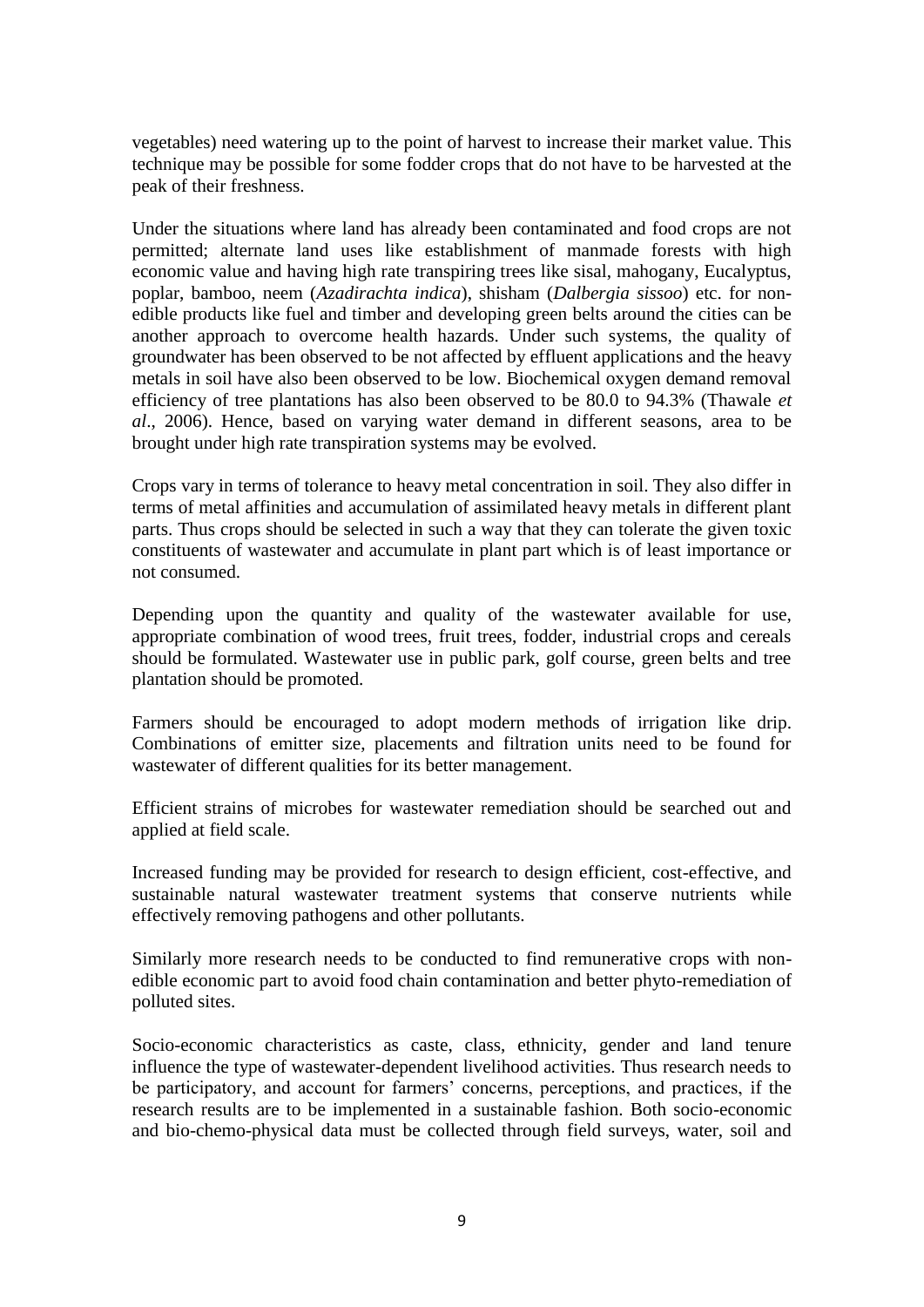plant sampling and analysis, group discussions, in-depth interviews with users, researchers and policy makers for the formulation of the practical policies.

Farmers should be made aware to use fresh water for washing the produce before taking to the market. Consumers should also resort to sufficient washing and cooking to reduce pathogen load.

Regular health checks and administration of antihelmintic drugs and awareness campaign should be carried to educate the farmers, consumers and policy makers about wastewater issues and impacts.

Indigenous technical knowledge (ITK), local knowledge'' and "Traditional Knowledge should also be properly documented for safe and sustainable wastewater use.

In this context, a consortium of research institutes and industries will help in identifying efficient wastewater utilizing and treatment methodologies. This co-creation process will boost the business development in the field of bio-treatment, wastewater re-use, and agricultural innovations to reduce the water footprint. It would also integrate the role of co-learning, links between traditional and industrial agri-production systems, better utilization from market opportunities and would further facilitate researchers and project partners to conduct science based research on wastewater treatment and its management thereby leading to the opening-up of the various avenues for low cost and long term sustainable up-scaling processes.

# **Conclusions and/or important information on the subject not covered above:**

In developing countries like India, the problems associated with wastewater reuse arise from its lack of treatment. The challenge thus is to find such low-cost, low-tech, user friendly methods, which on one hand avoid threatening our substantial wastewater dependent livelihoods and on the other hand protect degradation of our valuable natural resources. The use of constructed wetlands is now being recognized as an efficient technology for wastewater treatment. Compared to the conventional treatment systems, constructed wetlands need lesser material and energy, are easily operated, have no sludge disposal problems and can be maintained by untrained personnel. Further these systems have lower construction, maintenance and operation costs as these are driven by natural energies of sun, wind, soil, microorganisms, plants and animals.

Hence, for planned, strategic, safe and sustainable use of wastewaters there seems to be a need for policy decisions and coherent programs encompassing low-cost decentralized waste water treatment technologies, bio-filters, efficient microbial strains, and organic / inorganic amendments, appropriate crops/ cropping systems, cultivation of remunerative non-edible crops and modern sewage water application methods.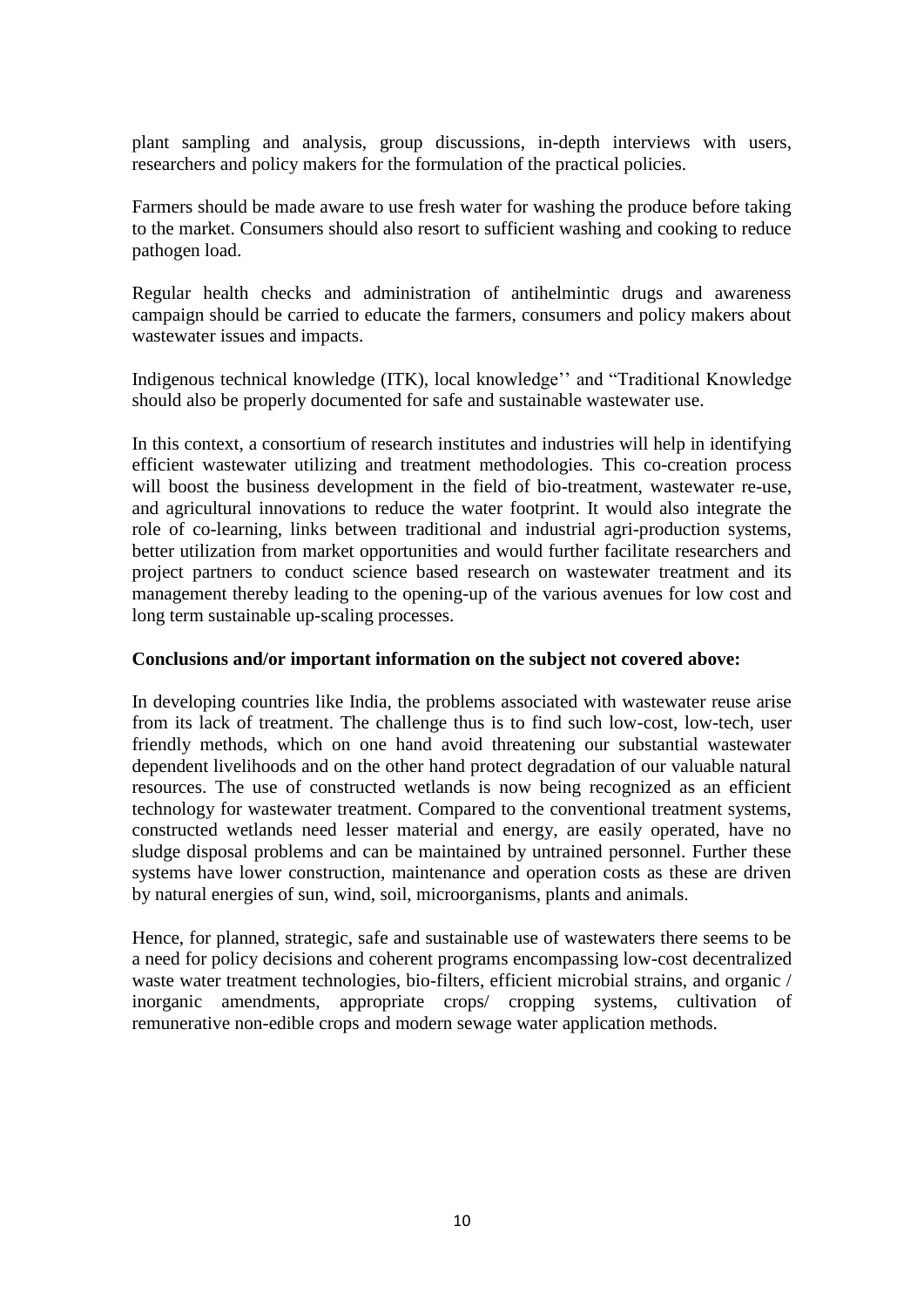## **References**

Anonymous. 2004. NATP – MM project report on 'Use of Urban and Industrial Effluent in Agriculture' CSSRI, Karnal 132001, India.

Bhamoriya V. 2004. Wastewater Irrigation in Vadodara, Gujarat, India: Economic Catalyst for Marginalized Communities. In: Scott CA, Faruqui NI and Raschid-Sally L. (Eds). *Wastewater Use in Irrigated Agriculture: Confronting Livelihhod and Environmental Realities*. CAB International in Association with IWMI: Colmbo, Sri Lanka, and IDRC: Ottawa, Canada.

Bhardwaj RM. 2005. Status of Wastewater Generation and Treatment in India, IWG-Env Joint Work Session on Water Statistics, Vienna, 20-22 June 2005.

Billore, S.K., Singh, N., Sharma, J.K.,Nelson, R.M., Dass, P. (1999). Horizontal subsurface flow gravel bed contructed wetland with Phragmites karka in Central India. Water Science and Technology. 40: 163-171.

Billore, S.K., Singh, N., Ram, H.K., Sharma, J.K., Singh, V.P., Nelson, R.M., Dass, P. (2001). Treatment of molasses based distillery effluent in a contructed wetland in Central India. Water Science Technology. 44: 441-448.

Billore, S.K., Ram, H., Singh, N., Thomas, R., Nelson, R.M., Pare, B. (2002). Treatment performance evaluation of surfactant removal from domestic wastewater in a tropical horizontal subsurface constructed wetland. In: Proceedings of the 8th International Conference on Wetland Systems for Water Pollution Control, University of Dar-es-Salaam, Tanzania and IWA, pp. 393- 399.

CGWB. 2011. Ground Water Year Book - India 2010-11. Central Ground Water Board, Ministry of Water Resources. Government of India. <http://www.cgwb.gov.in/documents/Ground%20Water%20Year%20Book-2010-11.pdf>

CPCB (1999). Status of water supply and Wastewater Collection Treatment & Disposal in Class I Cities-1999, Control of Urban Pollution Series:CUPS/44/1999-2000.

CPCB. 2005a. Parivesh Sewage Pollution – News Letter. Central Pollution Control Board, Ministry of Environment and Forests, Govt. of India, Parivesh Bhawan, East Arjun Nagar, Delhi 110 032 [http://cpcbenvis.nic.in/newsletter/sewagepollution/contentsewagepoll-](http://cpcbenvis.nic.in/newsletter/sewagepollution/contentsewagepoll-0205.htm)[0205.htm](http://cpcbenvis.nic.in/newsletter/sewagepollution/contentsewagepoll-0205.htm)

CPCB. 2005b. Performance status of common effluent treatment plants in India. Central Pollution Control Board, India.

CPCB. 2007a . Evaluation of Operation and Maintenance of Sewage Treatment Plants in India-2007, Control of Urban Pollution Series: CUPS/68/2007. Central Pollution Control Board, India.

CPCB. 2007b. Advance methods for treatment of textile industry effluents, Resource Recycling Series : RERES/&/2007. Central Pollution Control Board, India.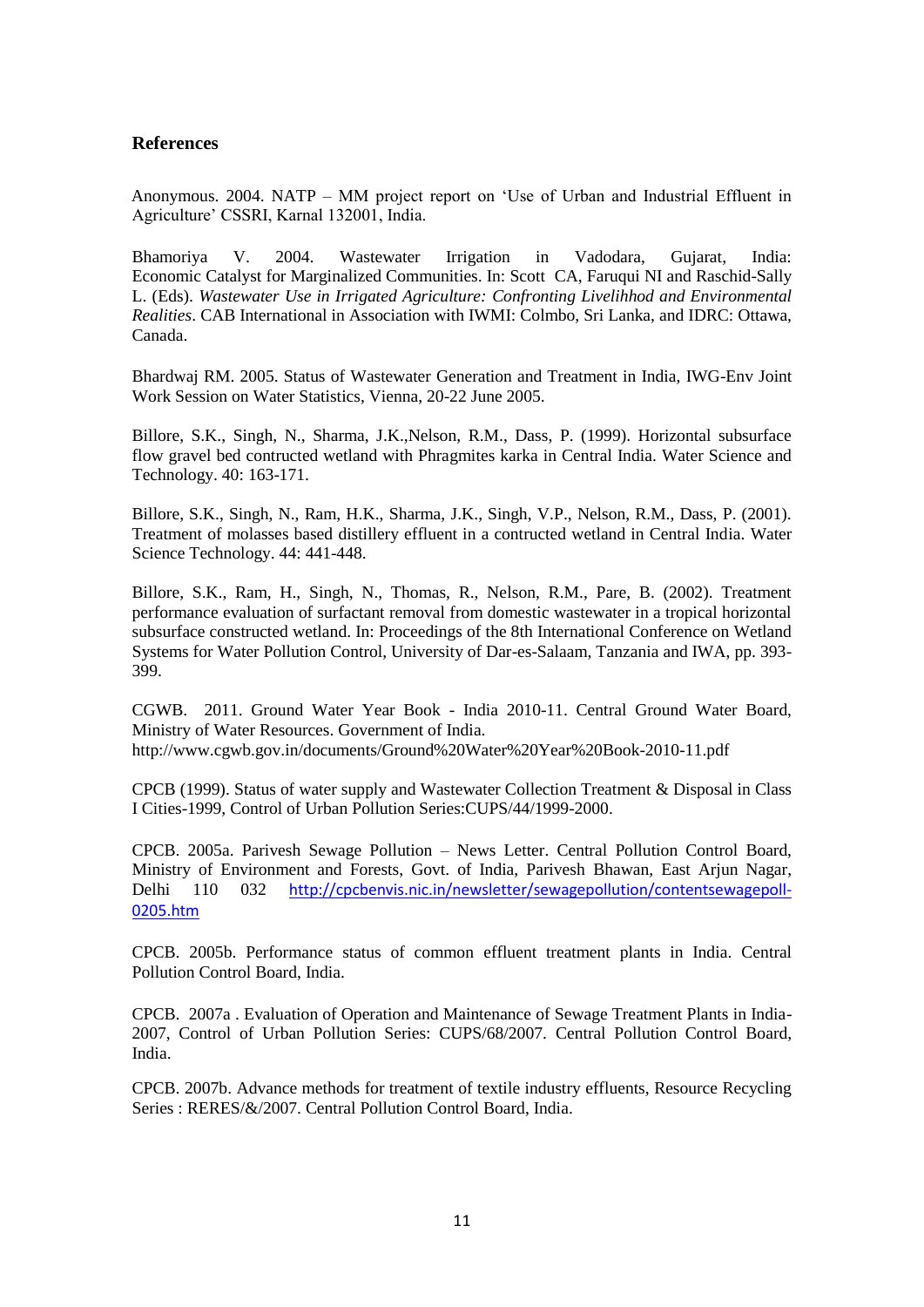CPCB. 2009. Status of water supply, wastewater generation and treatment in Class I cities and Class II towns of India. Series: CUPS/70/2009-10. Central Pollution Control Board, India.

CWC. 2010. Water and related statistics. Water Planning and Project Wing, Central Water Commission, India.

Jayakumar KV and Dandigi MN. 2002. A cost effective environmentally friendly treatment of Municipal wastewater using contructed wetlands for developing countries In: *Proceedings of the 9th International Conference on Urban Drainage, Portland, Oregon, USA.*

Juwarkar AS, Oke B, Juwarkar A and Patnaik SM. 1995. Domestic wastewater treatment through constructed wetland in India. *Water Science and Technology* 32: 291-294.

Kaur R, Dhir G, Laishram G, Ningthoujam D, Kumar P. 2012. Nutrient and trace metal removal efficiency of small scale (batch fed) vertical flow municipal wastewater treatment wetlands (REF NO: ECOS2012\_0163). Accepted for Oral Presentation at 4th International Eco-Summit on Ecological Sustainability-Restoring the Planets Ecosystem Services. www.ecosummit2012.org/conference-venue-columbus.html

Kaur R, Dhir G, Kumar P, Laishram G, Ningthoujam D and Sachdeva P. 2012b. Constructed wetland technology for treating municipal wastewaters, *ICAR News (Jan-Mar)* 18(1), 7-8.

Kumar RM. 2003. Financing of wastewater Treatment Projects. Infrastructure Development Finance Corporation and Confederation of Indian Industries. Water Summit, Hyderabad, 4–5 December.

Minhas PS, Samra JS. 2004. *Wastewater Use in Peri-urban Agriculture: Impacts and Opportunities.* Bulletin No. 2, CSSRI, Karnal 132001, India.

Minhas PS, Sharma N, Yadav RK, Joshi PK. 2006. Prevalence and control of pathogenic contamination in some sewage irrigated vegetable, forage and cereal grain crops. *[Bioresource](http://www.sciencedirect.com/science/journal/09608524) [Technology](http://www.sciencedirect.com/science/journal/09608524)* [97:](http://www.sciencedirect.com/science/journal/09608524/97/10) 1174–78.

MoEF. 2012. Answer to Question No. 637 by Minister of State for Environment and Forest, Ministry of Environment and Forest, Govt. of India in Rajya Sabha (Council of States) dated March 20, 2012.

Pant D, Adholeya A. 2007. Biological approaches for treatment of distillery wastewater: a review. *Bioresource Technology* 98: 2321-34.

Satyawali Y, Balakrishnan M. 2008. Wastewater treatment in molasses based alcohol distilleries for COD and colour removal: a review. *Journal of Environmental Management* 86: 481-97.

Sengupta, AK. 2008. WHO Guidelines for the Safe Use of Wastewater, Excreta and Greywater In: National Workshop on Sustainable Sanitation, 19-20 May 2008, New Delhi. http://www.whoindia.org/LinkFiles/Waste Water\_Management\_WHO Guidelines for the safe [use of wastewater, excreta\\_use\\_of\\_wastewater, excreta and greywater. pdf](http://www.whoindia.org/LinkFiles/Waste%20Water_Management_WHO%20Guidelines%20for_the%20safe%20use%20of%20wastewater,%20excreta_use_of_wastewater,%20excreta%20and%20greywater.%20pdf)

Shuval HI, Adin A, Fattal B, Rawitz E, Yekutiel P. 1986. *Wastewater Irrigation in Developing Countries: Health effects and Technical Solutions*. Technical Paper No. 51. World Bank, Washington DC.